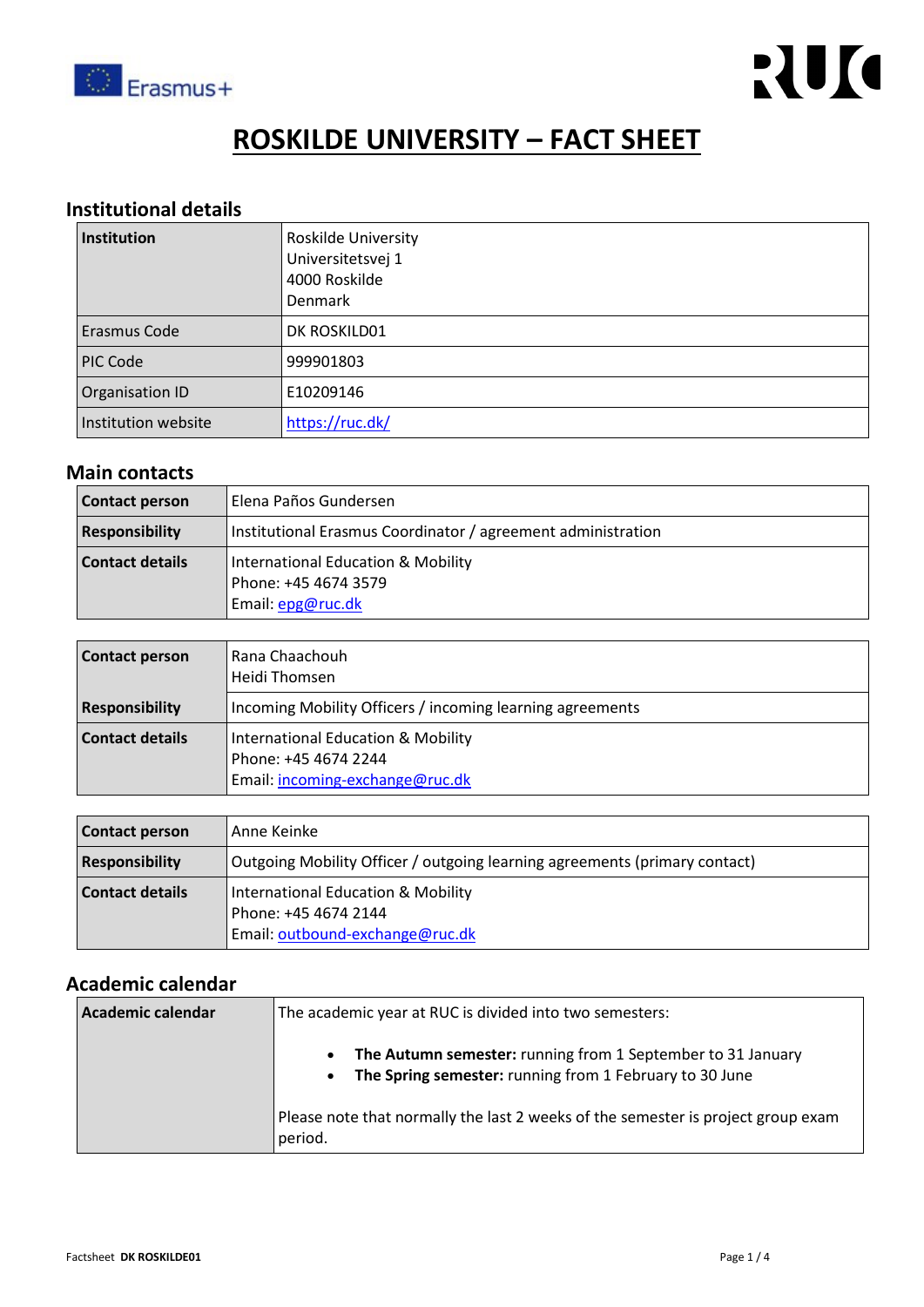



## **Application procedure and deadlines**

| <b>Application procedure</b> | https://ruc.dk/en/admission-exchange<br>Please note that only full applications will be considered (the official language test<br>can forwarded after the deadline, however) |
|------------------------------|------------------------------------------------------------------------------------------------------------------------------------------------------------------------------|
| Deadline; Autumn term        | Application: 01 May<br>Nomination: 2 weeks prior<br>Language test: 15 June                                                                                                   |
| Deadline; Spring term        | Application: 01 October<br>Nomination: 2 weeks prior<br>Language test: 15 November                                                                                           |

## **Course information**

| <b>Online course catalogue</b> | Course packages in English: https://ruc.dk/en/intro-exchange-and-quest-<br>students<br>The full course catalogue can be found at study.ruc.dk                                                                                                                                                                                                                                                                                    |
|--------------------------------|----------------------------------------------------------------------------------------------------------------------------------------------------------------------------------------------------------------------------------------------------------------------------------------------------------------------------------------------------------------------------------------------------------------------------------|
|                                |                                                                                                                                                                                                                                                                                                                                                                                                                                  |
| <b>Project work</b>            | RUC adheres to project-based learning principles and each semester 15 ECTS is<br>devoted to group project work (both at BA and MA level). More information on<br>group and problem-oriented project work can be found here:<br>https://ruc.dk/en/intro-exchange-and-guest-students<br>https://www.youtube.com/watch?v=NBGldWwGylE                                                                                                |
| <b>Group formation process</b> | It is very important that the student arrive at Roskilde University in time to<br>participate in all study activities from semester start (1 September/1 February).<br>Normally there will be group formation days within the first week, where students<br>find the subject of the project and team up in project groups.                                                                                                       |
|                                | Group formation days are usually a 2-3 days long process, where you spend the<br>days talking about subjects for the project, facilitated by academic staff. By the end<br>of the 2-3 days, students will have narrowed the subjects for the project into a very<br>specific title that the project will be focused on and the team up in groups. At this<br>time groups will register together for the exam as a project group. |
|                                | The process gives students possibilities to influence the subject and feel out fellow<br>students, as they have to work closely together for the whole semester on the<br>project. Is not possible to do a project alone.                                                                                                                                                                                                        |
| <b>Restrictions</b>            | Exchange students should mainly choose their courses within the agreed field of<br>study. Whether or not they are allowed to take courses within other fields depends<br>on their academic background and course availability.                                                                                                                                                                                                   |
|                                |                                                                                                                                                                                                                                                                                                                                                                                                                                  |

## **Exam information**

| <b>Exam information</b> | Examinations normally take place in January and June following the end of course |
|-------------------------|----------------------------------------------------------------------------------|
|                         | programmes and project work.                                                     |

#### **Foundation course for international students**

We strongly recommend incoming students to participate in the pre-semester Foundation Course. More information:<https://ruc.dk/en/foundation-course>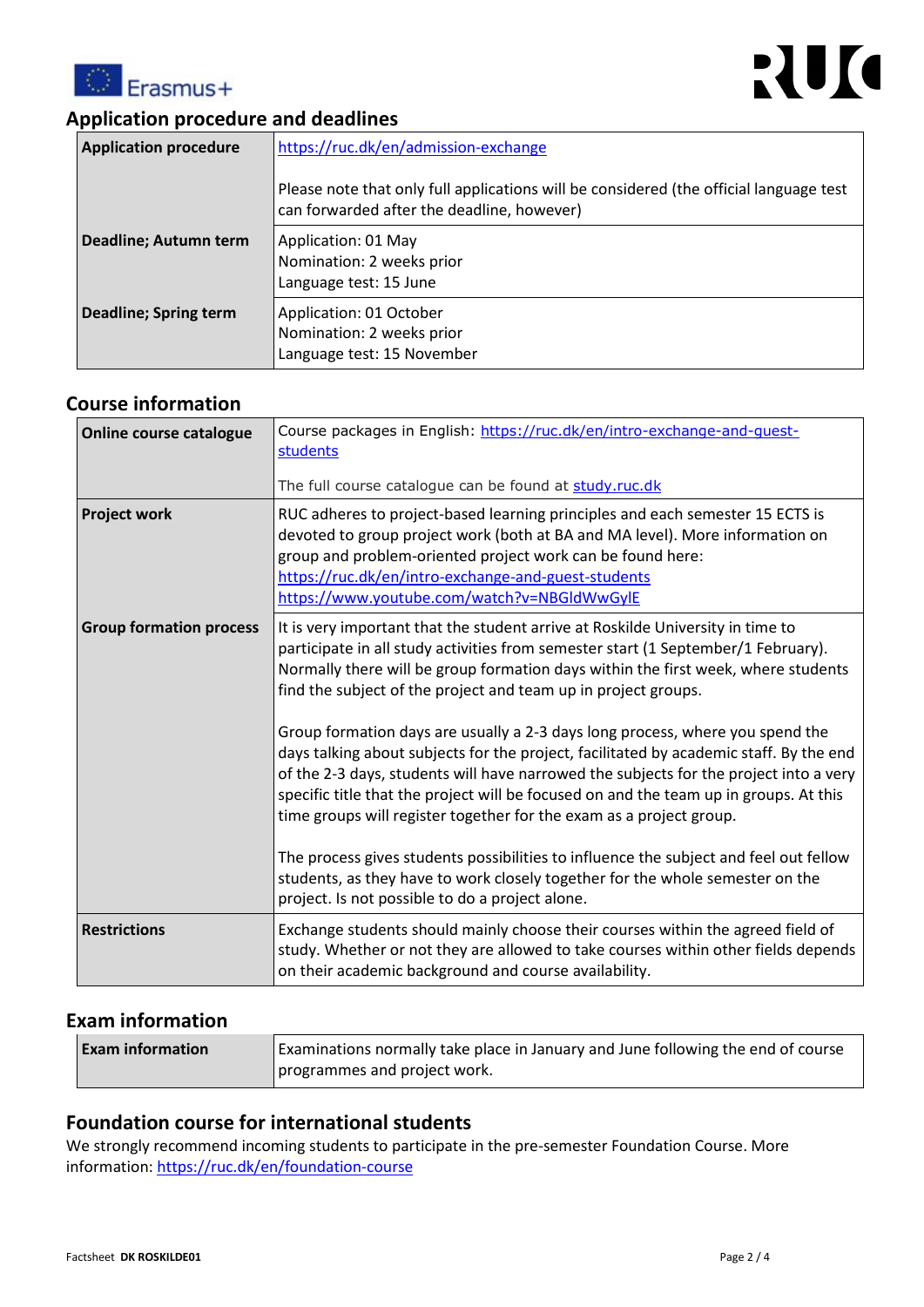



#### **Grading system**

7 point grading scale (see below) *and* pass/fail (please note that it is not possible to give individual grades to exchange students in courses with pass/fail assessment).

| <b>Danish</b><br><b>Mark</b> | <b>Explanation of the Mark</b>                                                                                                                              | <b>Equivalent</b><br><b>ECTS</b><br><b>Mark</b> |
|------------------------------|-------------------------------------------------------------------------------------------------------------------------------------------------------------|-------------------------------------------------|
| 12                           | Is given for an excellent performance, displaying a high level of command of all<br>aspects of the relevant material with no or only a few minor weaknesses | A                                               |
| 10                           | Is given for a very good performance, displaying a high level of command of<br>most aspects of the relevant material with only minor weaknesses             | B                                               |
| 7                            | Is given for a good performance, displaying good command of the relevant<br>material and some weaknesses                                                    | C                                               |
| 4                            | Is given for a fair performance, displaying some command of the relevant<br>material but also some major weaknesses                                         | D                                               |
| 02                           | Is given for a performance meeting only the minimum requirements for<br>acceptance<br>(Lowest passing grade)                                                | Ε                                               |
| 00                           | Is given for a performance which does not meet the minimum requirements for<br>acceptance<br>(Failure)                                                      | <b>Fx</b>                                       |
| $-3$                         | Is given for a performance which is unacceptable in all respects<br>(Failure)                                                                               | F                                               |

#### **Language requirements**

| Type of mobility                             | Language of<br>instruction 1 | Language of<br>instruction 2 | Recommended language of<br>instruction level according to CEFR                                                                                                                        |
|----------------------------------------------|------------------------------|------------------------------|---------------------------------------------------------------------------------------------------------------------------------------------------------------------------------------|
| <b>Student Mobility</b><br>for Studies       | English                      | Danish                       | <b>English:</b> B2 (requirements for documentation can be found<br>here: https://ruc.dk/en/admission-exchange)<br>Danish:<br>Near native documented by: A course in Danish at A-level |
| <b>Staff Mobility for</b><br><b>Teaching</b> | English                      |                              | B2 (recommended)                                                                                                                                                                      |

### **Students with disabilities**

Students with a physical or psychological disability, chronic illness or dyslexia must contact [incoming](mailto:incoming-exchange@ruc.dk)[exchange@ruc.dk](mailto:incoming-exchange@ruc.dk) for personalised advice before or in the early stages of their application.

#### **Accommodation**

Roskilde University administers a limited number of dorm rooms on campus for exchange students.

| Contact details | ı Heidi Thomsen -<br>incoming-exchange@ruc.dk<br> +45 4674 2335                                                                   |
|-----------------|-----------------------------------------------------------------------------------------------------------------------------------|
| <b>Website</b>  | https://ruc.dk/en/accommodation-exchange-students<br>See also our 'Getting Started' guide: https://ruc.dk/en/study-start-exchange |